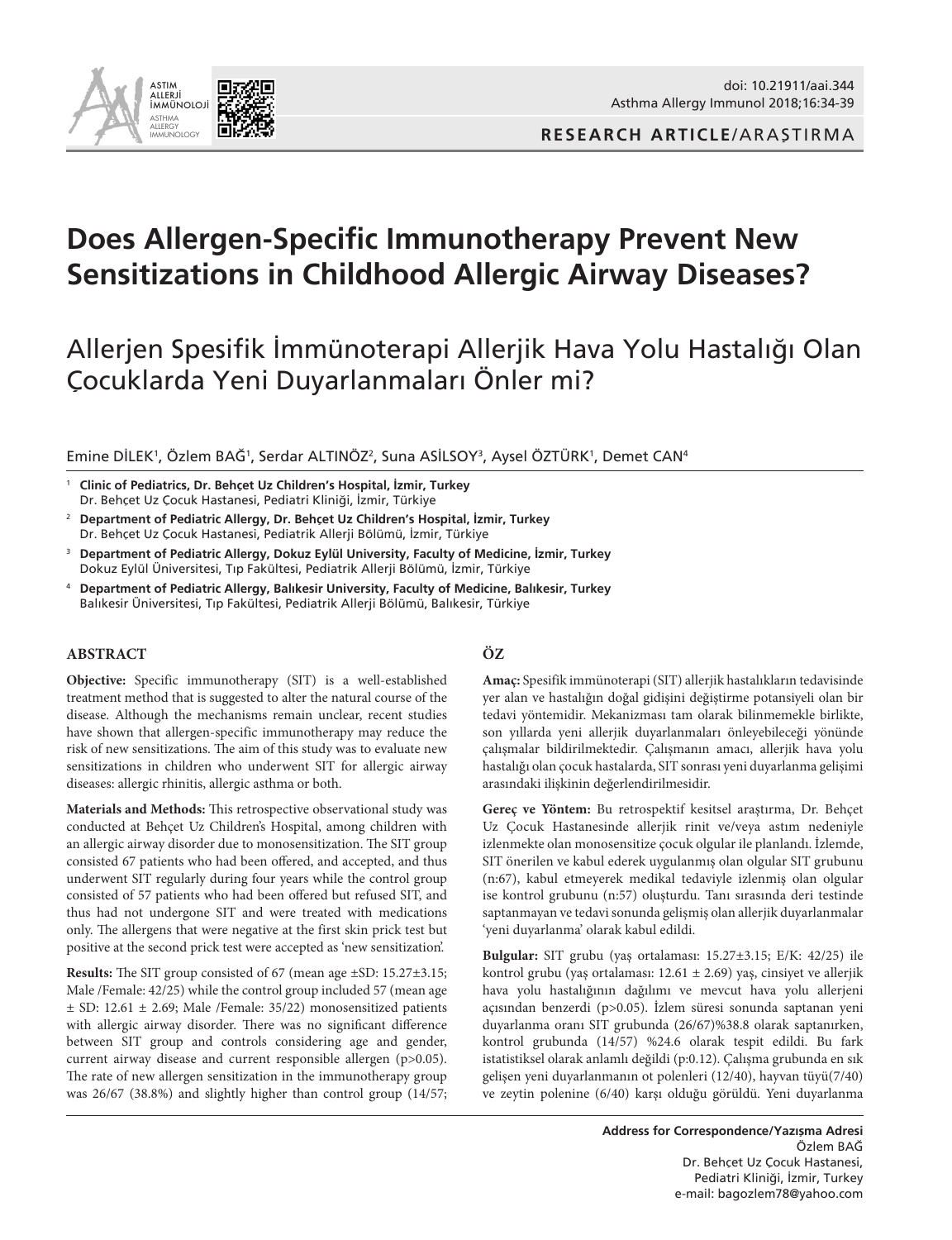24.6%) but the difference was not significant, statistically ( $p=0.12$ ). The most common allergens causing new sensitization were pollens of grass (12/40), animal dander (7/40) and olive tree (6/40). When newly sensitized patients were evaluated, the atopy incidence was significantly higher than patients with no new sensitizations (32/40 vs 8/40).

**Conclusion:** We suggest that SIT may not prevent new sensitizations in childhood allergic airway diseases in monosensitized patients. The most important risk factor in developing new sensitization is presence of atopic disease in the parents.

**Key words:** Childhood, asthma, allergic rhinitis, immunotherapy, new sensitizations

| Received: 03/01/2017 • Accepted: 21/02/2017 | Gelis Tarihi: 03/01/2017 • Kabul Tarihi: 21/02/2017 |
|---------------------------------------------|-----------------------------------------------------|
|---------------------------------------------|-----------------------------------------------------|

saptandı.

#### **INTRODUCTION**

It has been over than 100 years since allergen specific immunotherapy (SIT) was first described in 1911 (1). Then, in 1998, SIT was affirmed to have a clinical effect on allergic rhinitis and asthma by injections or local nasal or sublingual administration by the World Health Organization (2) and the European Academy of Allergology and Clinical Immunology (EAACI) (3). Today, it is a well-established treatment method in allergic diseases (2-4). Moreover, it is the only method suggested to alter the natural course of allergic disorders (2,5,6). The mechanism of SIT is mainly to switch the Th 2- response to the Th 1-type, by increased IFN γ and IL-2 production (7). Although the mechanisms remain unclear, recent studies have shown that allergen-specific immunotherapy may reduce the risk of new sensitizations (8-11). The aim of this study was to evaluate the new sensitizations in children who underwent subcutaneous immunotherapy (SCIT) for allergic airway diseases: allergic rhinitis, allergic asthma or both.

#### **PATIENTS and METHODS**

#### **Study Group**

The study group included 124 monosensitized patients with allergic airway diseases followed up at the Department of Allergy of our hospital, a tertiary care hospital for pediatric patients. The SIT group consisted 67 patients who had been offered, and accepted, and thus underwent SIT regularly during four years while the control group consisted of 57 patients who had been offered but refused SIT and thus had not undergone SIT and were treated with

medications only. The SIT group had concluded the SIT schedule within the last year, while the control group had been under follow up for the last 5 years at the time of the study. The data collection including age, gender, family history of atopy, eosinophil count, total Ig E level, skin prick test results and immunotherapy schedules was performed retrospectively after the patient had given informed consent. The patients who had started immunotherapy but given up at any time during treatment.

**Anahtar kelimeler:** Çocukluk çağı, allerjik, astım, allerjik rinit,

gelişimi ile ilgili en önemli faktörün ailede atopi öyküsü olduğu

**Sonuç:** SIT, allerjik hava yolu hastalığı olan monosensitize çocuklarda yeni duyarlanma gelişimini önlemiyor olabilir. Yeni duyarlanma saptanan olguların ise en önemli risk faktörü ailede

#### **Skin Prick Tests**

immünoterapi, yeni duyarlanma

atopi öyküsü olmasıdır.

The patients were evaluated with skin prick tests twice by pediatric allergists; the first, to diagnose the current responsible allergen of the allergic disease, and the second, to diagnose the sensitizations at the end of the follow-up period. For each patient, the allergens that were negative at the first skin prick test but positive at the second prick test were accepted as a 'new sensitization'. The standardized allergen solutions of Allergopharma (Allergopharma Joachim Ganzer KG, Germany) and Stallergenes SA (Antony Cedex, France) were injected by the prick method to the forearm of the patients with a standardized polymetacrylate needle separately for each allergen (Stallerpoint, Stallergenes SA, Antony Cedex, France). The positive and negative controls were performed with histamine and 0.9% NaCl solution, respectively. The results were evaluated by a milimetric ruler 20 minutes later and considered positive if the mean wheal diameter was 3 mm compared with the negative control. The patients were allowed to stop antihistamines and systemic corticosteroids before prick testing. The results were evaluated according to the EAACI position paper (13).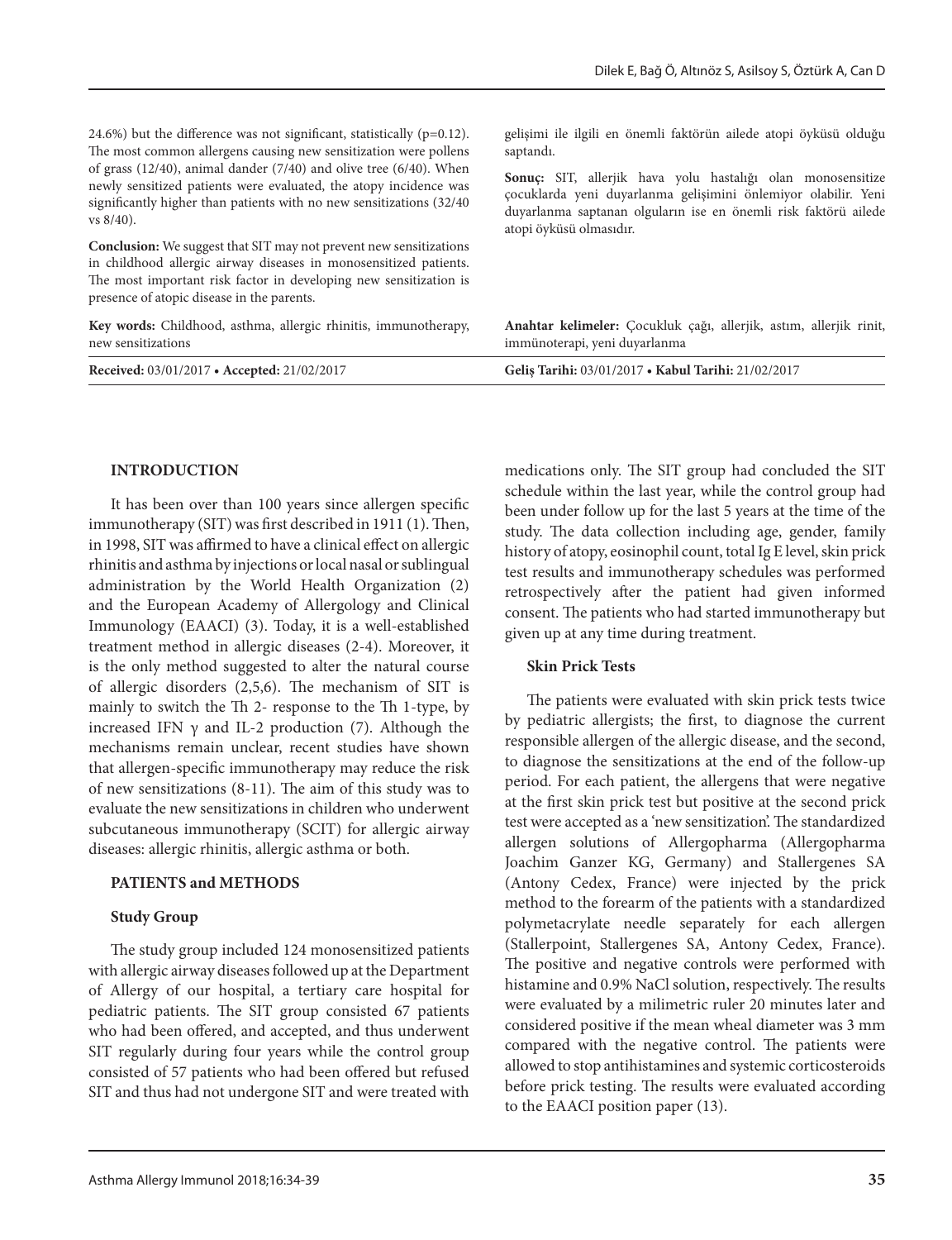#### **Specific Immunotherapy**

The patients sensitized to a single allergen and believed to have an allergic airway disorder due to this sensitization with clinical history and physical examination were offered SIT after the informed consent process. Allergen extracts of Allergopharma (Allergopharma Joachim Ganzer KG, Germany) and Stallergenes SA (Antony Cedex, France) conforming to the diagnosed allergen by skin prick testing were administered subcutaneously in the clinic. The immunotherapy schedule conducted included an induction phase (weekly injection for 12 weeks) starting with 0.2-0.8 ml and a maintenance phase (every 3-4 weeks for 3-5 years) (14). The patients were monitored for an hour following administration in order to recognize shortterm complications.

#### **Statistical Analysis**

The data were analyzed using a statistical software package (SPSS version 18.0). The Chi-square test or Fisher's exact test, where appropriate, was used to compare the percentages in the different groups. Factors were considered statistically significant if the *p* value was <0.05.

#### **RESULTS**

The SIT group consisted of 67 (age range: 9-22 years; mean age ±SD: 15.27±3.15; Male /Female: 42/25) while the control group included 57 (age range: 8-19 years; mean age  $\pm$  SD: 12,61  $\pm$  2,69; Male /Female: 35/22) monosensitized patients with allergic airway disorder. There was no significant difference between the SIT group and controls regarding the age and gender (p>0.05). The frequency

| Table I. The properties of the study group |
|--------------------------------------------|
|--------------------------------------------|

|                                                                                                              | <b>SIT Group</b><br>$(n=67)$        | <b>Control Group</b><br>$(n=57)$    | p    |
|--------------------------------------------------------------------------------------------------------------|-------------------------------------|-------------------------------------|------|
| $Age*$                                                                                                       | $15.27 \pm 3.15$ $12.61 \pm 2.69$   |                                     | 0.19 |
| Gender (M/F)                                                                                                 | 42/25                               | 35/22                               | 0.47 |
| Current airway disease<br>Allergic rhinitis (n,%)<br>Asthma (n,%)<br>Both $(n, %)$                           | 11(16.4)<br>33(49.2)<br>23(34.3)    | 14(24.6)<br>23(40.3)<br>20(35)      | 0.45 |
| Responsible allergen<br>House-dust mite $(n, %)$<br>Grass mix $(n,%)$<br>Tree mix $(n,%)$<br>Others $(n, %)$ | 47(69.1)<br>14 (27)<br>4(6)<br>2(3) | 28(50)<br>22(39)<br>6(10)<br>1(1.7) | 0.39 |

**SIT:** Specific immunotherapy, \*mean ±SD.

of allergic rhinitis, allergic asthma and both in the study group were 20.1%, 44.3% and 34.4%, respectively. The most frequent allergen of both study group was house dust mite (75%). Although, one of the most common allergen in Mediterranean region is pollens of the olive tree, its frequency was only 6.5% in our study group as it is usually observed as polisensitization in our population. Table I shows the demographic data and the distribution of the diagnoses and current allergens of the patients. There was no statistical difference between the groups regarding the diagnosis and current allergens, either (p>0.05).

We evaluated the sensitizations of the study group at the end of the follow-up period. The mean follow up period of patients in immunotherapy group was 5.21±0.94 years, while it was 4.95±0.99 years in the control group (p>0.05). The rate of new allergen sensitization in the immunotherapy group was 26/67 (38.8%) and slightly higher than the control group (14/57; 24.6%) but the difference was not significant, statistically (p=0.12) (Table II). A total of 40 patients had acquired new sensitizations and the most common allergens causing new sensitization were pollens of grass (12/40), animal dander (7/40) and olive tree (6/40). The distribution of new sensitizations in the study group is also presented on Table II. Figure 1 presents the patients with new sensitizations in the SIT group (26/67) and control group (14/57).

When newly sensitized patients were evaluated, the atopy incidence was significantly higher than patients with no new sensitizations. Eosinophilia and elevated Ig E levels (at the beginning and during follow-up) were similar between the two groups. The type of current allergen was not associated with developing a new sensitization, either. The risk factors that influence developing a new sensitization are presented on Table III.

**Table II. The new sensitizations of the immunotherapy group and control group at the end of the follow-up period**

|                    | <b>SIT Group</b> | Control group | р    |
|--------------------|------------------|---------------|------|
| New sensitizations | 26/67            | 14/57         | 0.12 |
| House-dust mite    |                  | 2             |      |
| Tree mix           | 3                |               |      |
| Olive tree         |                  | 2             |      |
| Grass mix          |                  | 5             |      |
| Animal dander      | 5                | 2             |      |
| Alternaria spp.    | 3                |               |      |
| Polisensitization  |                  |               |      |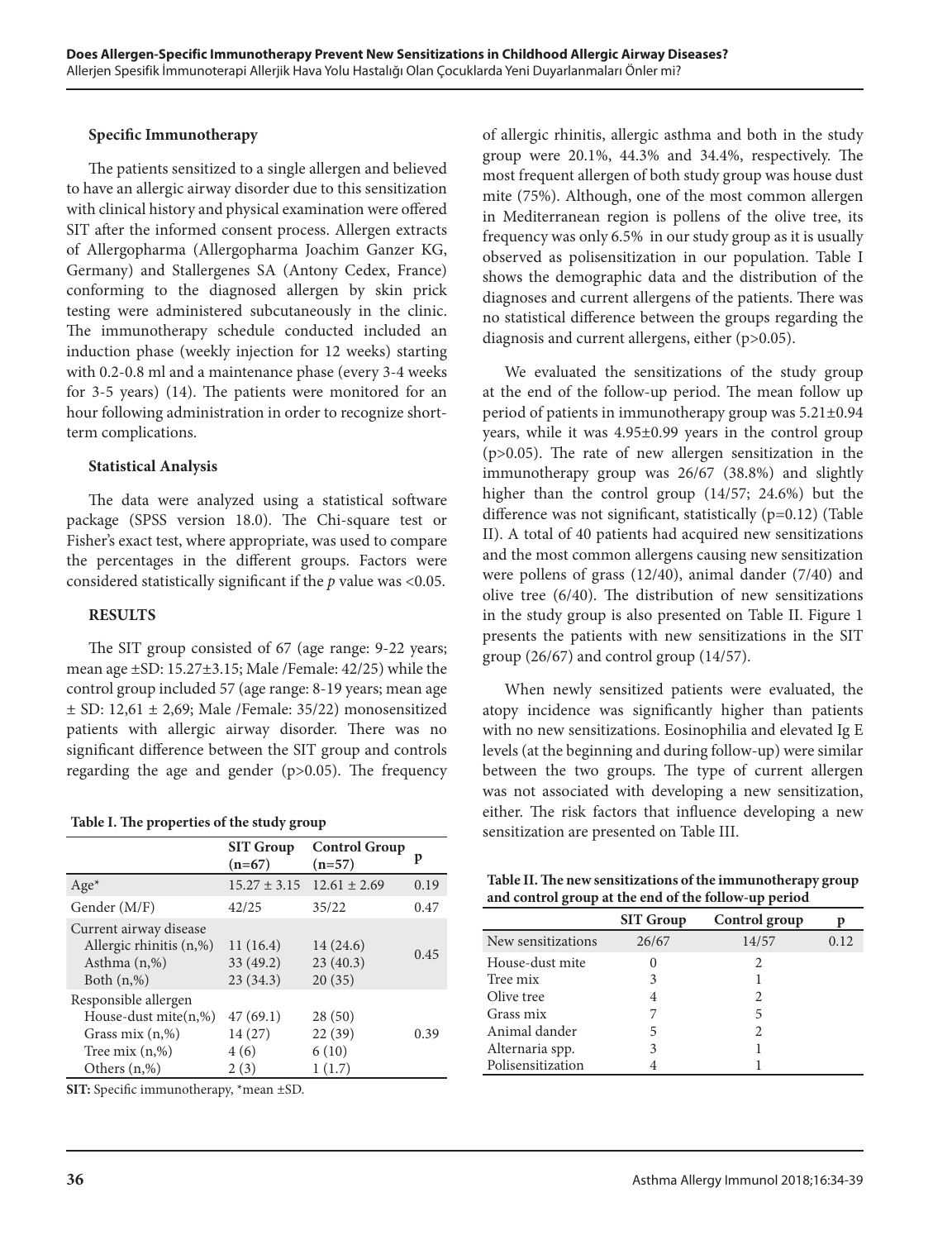|                           | <b>Yes</b>            | $\bf No$ | p    |
|---------------------------|-----------------------|----------|------|
| Atopic disease in parents | 32                    | 8        | 0.03 |
| Eosinophilia              |                       |          |      |
| At the beginning          | 18                    | 22.      | 0.12 |
| During follow-up          | 16                    | 24       | 0.08 |
| Elevated serum Ig E       |                       |          |      |
| At the beginning          | 17                    | 23       | 0.09 |
| During follow-up          | 14                    | 26       | 0.06 |
| Responsible allergen      |                       |          | 0.13 |
| House-dust mite           | 22.                   |          |      |
| Grass mix                 |                       | 12       |      |
| Tree mix                  | $\mathcal{D}_{\cdot}$ |          |      |
| Others                    | 4                     |          |      |

**Table III. The risk factors associated with getting new sensitizations of the study group at the end of the follow-up period (n=40)**

At the end of the immunotherapy schedule, the patients were evaluated regarding the necessity of medication. The frequency of daily medication or bronchodilator requirement was significantly lower in the immunotherapy group than control group.

### **DISCUSSION**

The current study has been conducted among children and adolescents with allergic airway disorders due to single allergen and our results indicate that SIT may not prevent new sensitizations. Only the patients with a history of atopy in the parents were prone to developing new sensitizations.

Although the efficacy and long term effect of SIT in reducing symptoms, medication, and bronchial reactivity have been well established (1-3, 15,16), there are conflicting reports on the preventive effect of SIT against sensitization to different inhalant allergens. The preventive effect of SIT on the onset of new allergen sensitizations was reported in many reviews, position papers and the consensus conference but the findings of only a few observational studies performed on children and adults were evaluated in these reports. Des Roches et al. (9) were the first to report that SIT prevents the development of new allergen sensitizations, especially in mono-sensitized patients. Pajno et al. (10) and Purello-D'Ambrosio et al. (11) supported these findings in both adults and children. Inal et al. also reported that SIT has the potential to prevent the onset of new sensitizations in children with rhinitis and/or asthma monosensitized to house dust mite in their report from our country (12). In contrast, Asero (17) reported that SIT did not prevent the development of new allergen sensitizations



**Figure 1.** Patients with new sensitizations in the SIT group (26/67) and control group (14/57).

to two novel airborne allergens, birch and ragweed pollen, in adult monosensitized patients. In this report, the authors suggested that the key determinant in the development of a new sensitization is the genetic predisposition of an individual towards developing a type 2 helper T cell  $(Th<sub>2</sub>)$  response to specific allergens. It is also reported that SIT did not prevent the onset of new sensitizations in asthmatic children monosensitized to house dust mite and they suggested that individual or regional variations may be seen as a result of SIT administration due to the fact that regulatory T cells are under genetic control (18). Our results support this idea as the rate of new allergen sensitizations in the immunotherapy group was 38.8% and slightly higher than the control group (24.6%) but the difference was not significant, statistically  $(p=0.12)$ . Moreover, according to our results, the individuals who developed new sensitizations were the patients with a family history of atopy. Eosinophilia and elevated Ig E levels (either at the beginning or during follow up) and the type of current allergen were not associated with developing new sensitizations, either. Thus, we suggest that the genetic predisposition is the most prominent factor in developing new sensitizations. A recent review has already reported that the available evidence supporting the notion that SIT is effective in reducing the development of new allergen sensitizations in allergic mono- or polisensitized patients is low in strength (19).

When we evaluated the new sensitizations (40/124), the most common allergens were pollens of grass (12/40), animal dander (7/40), pollens of olive (6/40), and Alternaria spp.(4/40), respectively (Table II). House dust allergy was only detected in 2 patients in the control group.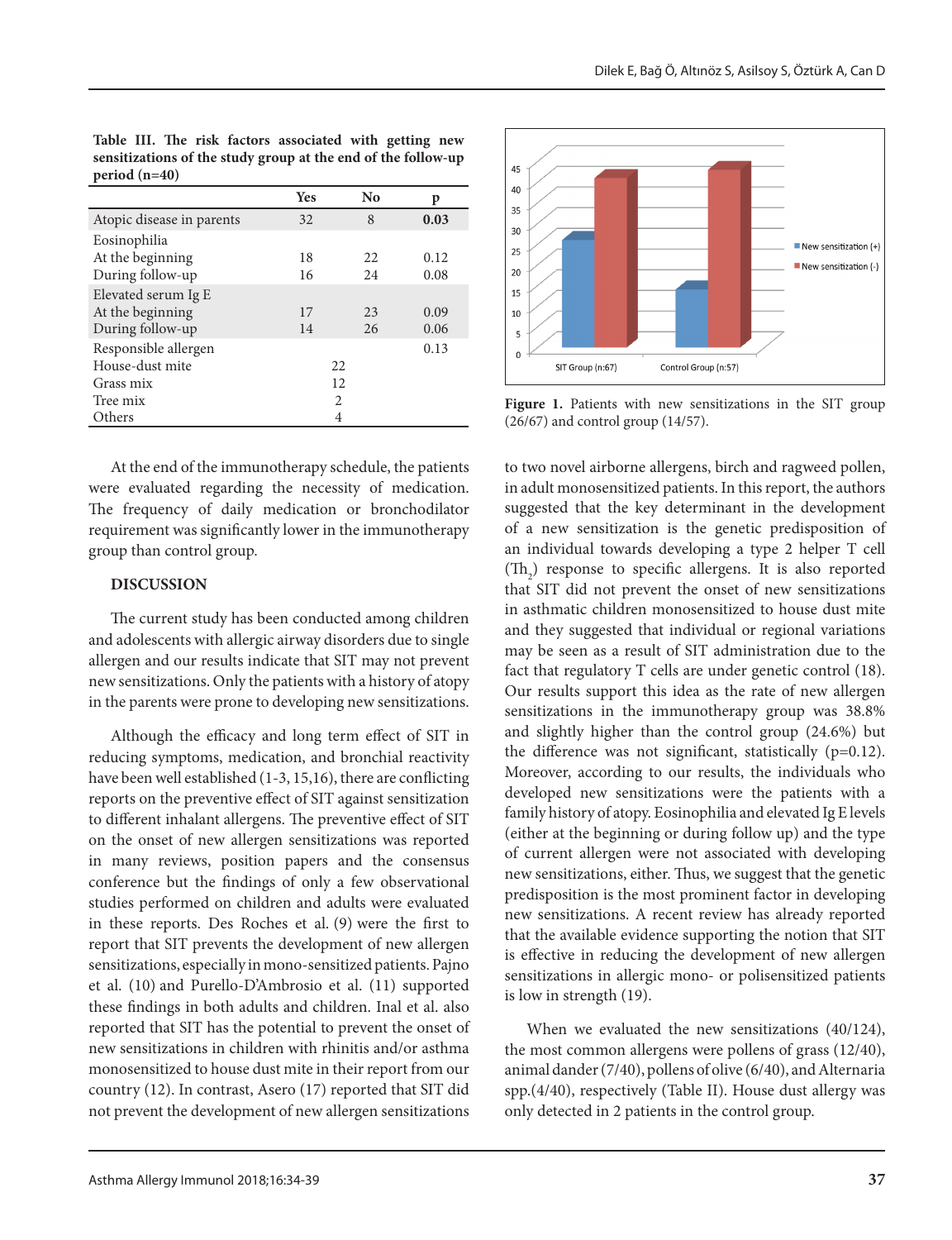At the end of the immunotherapy schedule, the frequency of daily need for medication or bronchodilators was significantly lower in the SIT group than in the control group. The clinical success of SIT is known to depend on two main immunological mechanisms: (a) immune deviation, with a shift in the balance of Th1/Th2 responses, possibly mediated by IL-12, and (b) immune tolerance, induced by the immunosuppressive cytokine IL-1(20). However, the mechanisms that explain the lower rate of new sensitizations in children administered SIT are unclear. It has been reported that SIT has effects of decreasing the production of IL-4 and IL-5(21-22) and increasing the production of interferon-γ (22). Tolerance to the allergen and the development of a specific anergy against an allergen are important immunological changes mediated by peripheral T cells and IL-10 associated with SIT. It was suggested that these actions may modify or at least delay the natural course of respiratory allergic diseases.

In conclusion, we suggest that SIT is effective in reducing symptoms and the need for medical drugs and bronchodilators in childhood allergic airway diseases in monosensitized patients but it may not prevent new sensitizations. Due to the retrospective design, the current study lacks randomization and placebo control but we suggest that the study group was comparable, in terms of age, gender and homogenous distribution of the diseases. Prospective, double blinded and placebo-controlled studies may elucidate the mechanisms of the new sensitizations in patients with allergic disorders.

#### **REFERENCES**

- 1. Noon L. Prophylactic inoculation against hay fever. Lancet 1911;1:1572-3.
- 2. Bousquet J, Lockey RF, Malling HJ. WHO Position Paper. Allergen immunotherapy: Therapeutic vaccines for allergic diseases. Allergy 1998;53(Suppl 44):1-42.
- 3. Malling HJ, Abreu-Nogueira J, Alvarez-Cuesta E, Bjorksten B, Bousquet J, Caillot D, Canonica GW, Passalacqua G, Saxonis-Papageorgiou P, Valovirta E. Local immunotherapy. Position paper by the working group on local immunotherapy of the EAACI Subcommittee and the ESPACI Immunotherapy Subcommittee. Allergy 1998;53:933-44.
- 4. Larché M, Akdis CA, Valenta R. Immunological mechanisms of allergen-specific immunotherapy. Nat Rev Immunol 2006;6:761- 71.
- 5. Calderon MA, Alves B, Jacobson M, Hurwitz B, Sheikh A, Durham S. Allergen injection immunotherapy for seasonal allergic rhinitis. Cochrane Database Syst Rev 2007;(1):CD001936.
- 6. Abramson MJ, Puy RM, Weiner JM. Injection allergen immunotherapy for asthma. Cochrane Database Syst Rev 2010;(8):CD001186.
- 7. Jacobsen L, Niggemann B, Dreborg S, Ferdousi HA, Halken S, Høst A, Koivikko A, Norberg LA, Valovirta E, Wahn U, Möller C, The PAT Investigator Group: Specific immunotherapy has long-term preventive effect of seasonal and perennial asthma: 10-year follow-up on the PAT study. Allergy 2007;62(8):943-8.
- 8. Calderon MA, Demoly P, Gerth van Wijk R, Bousquet J, Sheikh A, Frew A, et al. EAACI: A European Declaration on Immunotherapy. Designing the future of allergen specific immunotherapy. Clin Transl Allergy 2012;2(1):20.
- 9. Des Roches A, Paradis L, Menardo JL, Bouges S, Daurés JP, Bousquet J. Immunotherapy with a standardized Dermatophagoides pteronyssinus extract. VI. Specific immunotherapy prevents the onset of new sensitizations in children. J Allergy Clin Immunol 1997;99(4):450-3.
- 10. Pajno GB, Barberio G, De Luca F, Morabito L, Parmiani S. Prevention of new sensitizations in asthmatic children monosensitized to house dust mite by specific immunotherapy. A six-year follow-up study. Clin Exp Allergy 2001;31(9):1392-7.
- 11. Purello-D'Ambrosio F, Gangemi S, Merendino RA, Isola S, Puccinelli P, Parmiani S, Ricciardi L. Prevention of new sensitizations in monosensitized subjects submitted to specific immunotherapy or not. A retrospective study. Clin Exp Allergy 2001;31(8):1295-302.
- 12. Inal A, Altintas DU, Yilmaz M, Karakoc GB, Kendirli SG, Sertdemir Y. Prevention of new sensitizations by specific immunotherapy in children with rhinitis and/or asthma monosensitized to house dust mite. J Investig Allergol Clin Immunol 2007;17:85-91.
- 13. Dreborg S, Frew A. Position Paper: Allergen standardization and skin tests. Allergy 1993;48: 49-54.
- 14. Moote W, Kim H. Allergen-specific immunotherapy. Allergy Asthma Clin Immunol 2011;7 Suppl 1:S5.
- 15. Ameal A, Vega-Chicote JM, Fernandez S, Miranda A, Carmona MJ, Rondon MC, Reina E, Garcia-Gonzalez JJ.. Double-blind and placebo-controlled study to assess efficacy and safety of a modified allergen extract of Dermatophagoides pteronyssinus in allergic asthma. Allergy 2005;60:1178-83.
- 16. Moller C, Dreborg S, Ferdousi HA, Halken S, Host A, Jacobsen L, Koivikko A, Koller DY, Niggemann B, Norberg LA, Urbanek R, Valovirta E, Wahn U. Pollen immunotherapy reduces the development of asthma in children with seasonal rhinoconjunctivitis (the PAT-study). J Allergy Clin Immunol 2002;109:251-6.
- 17. Asero R. Injection immunotherapy with different airborne allergens did not prevent de novo sensitization to ragweed and birch pollen north of Milan. Int Arch Allergy Immunol 2004; 133: 49-54.